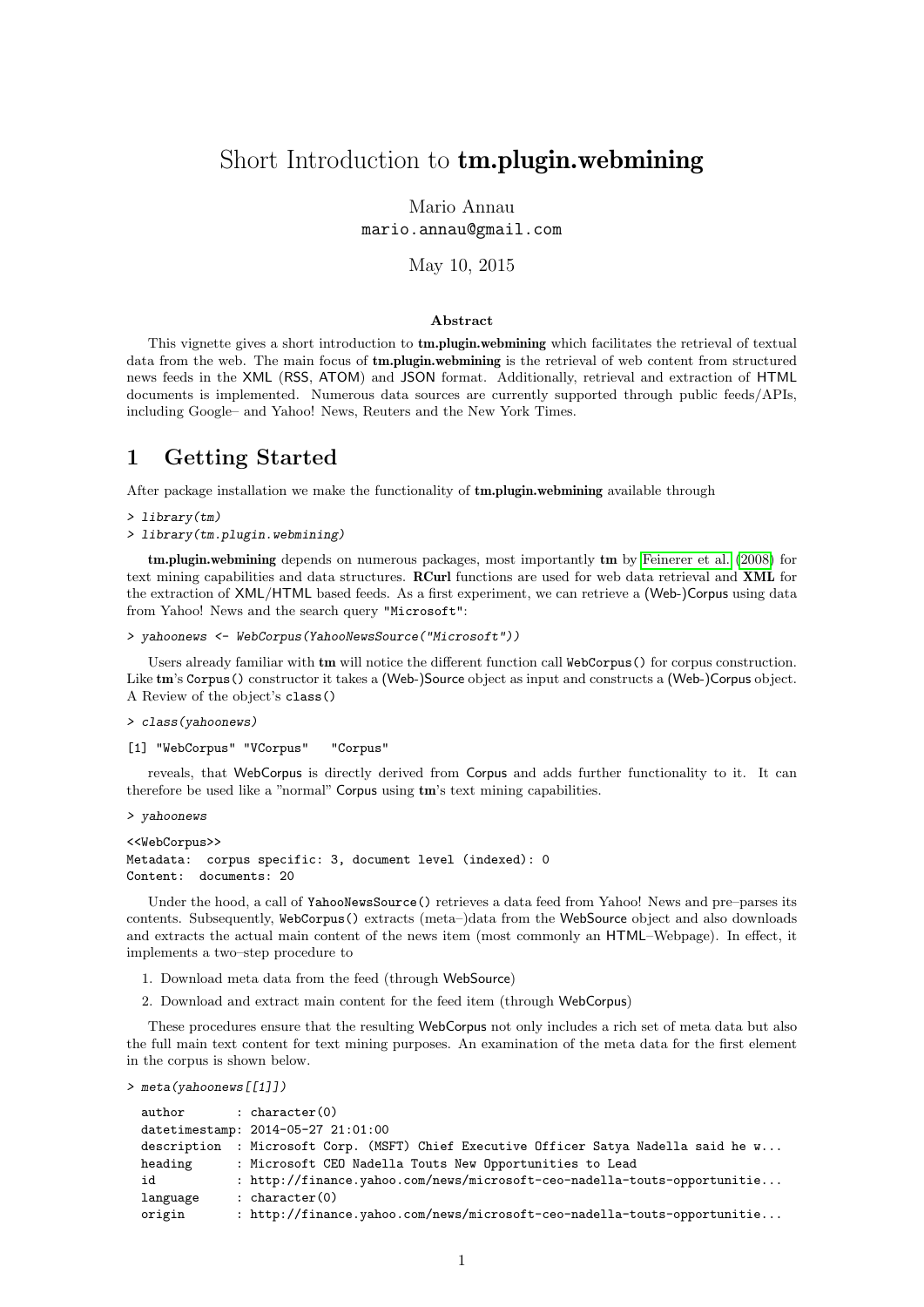| <b>Source Name</b>       | <b>Items</b> | URL                                          | Auth                     | Format      |
|--------------------------|--------------|----------------------------------------------|--------------------------|-------------|
| GoogleBlogSearchSource   | 100          | http://www.google.com/blogsearch             | -                        | <b>RSS</b>  |
| GoogleFinanceSource      | 20           | http://www.google.com/finance                | $\overline{\phantom{0}}$ | <b>RSS</b>  |
| GoogleNewsSource         | 100          | http://news.google.com                       | $\overline{\phantom{a}}$ | <b>RSS</b>  |
| <b>NYTimesSource</b>     | 100          | http://api.nytimes.com                       | X                        | <b>JSON</b> |
| <b>ReutersNewsSource</b> | 20           | http://www.reuters.com/tools/rss             | $\overline{\phantom{a}}$ | <b>ATOM</b> |
| YahooFinanceSource       | 20           | http://finance.yahoo.com                     | $\overline{\phantom{a}}$ | <b>RSS</b>  |
| YahooInplaySource        | $100+$       | http://finance.yahoo.com/marketupdate/inplay | $\overline{\phantom{0}}$ | <b>HTML</b> |
| YahooNewsSource          | 20           | http://news.search.yahoo.com/rss             | $\overline{\phantom{0}}$ | RSS         |

<span id="page-1-0"></span>Table 1: Overview of implemented WebSources listing the maximum number of items per feed, a descriptive URL, if authentification is necessary (x for yes) and the feed format.

For a Yahoo! News TextDocument we get useful meta–data like DateTimeStamp, Description, Heading, ID and Origin. The main content, as specified in the Origin of a TextDocument can be examined as follows (shortened for output):

```
> yahoonews[[1]]
<<PlainTextDocument>>
Metadata: 7
Content: chars: 103
```
It has been extracted from an unstructured HTML page and freed from ads and sidebar content by boilerpipeR's DefaultExtractor(). To view the entire corpus main content also consider inspect() (output omitted):

```
> inspect(yahoonews)
```
## 2 Implemented Sources

All currently implemented (web–)sources are listed on Table [1.](#page-1-0) The following commands show, how to use the implemented Sources. If available, the search query/stock ticker Microsoft has been used. Since Reuters News only offers a predefined number of channels we selected businessNews.

- > googlefinance <- WebCorpus(GoogleFinanceSource("NASDAQ:MSFT"))
- > googlenews <- WebCorpus(GoogleNewsSource("Microsoft"))
- > nytimes <- WebCorpus(NYTimesSource("Microsoft", appid = nytimes\_appid))
- > reutersnews <- WebCorpus(ReutersNewsSource("businessNews"))
- > yahoofinance <- WebCorpus(YahooFinanceSource("MSFT"))
- > yahooinplay <- WebCorpus(YahooInplaySource())

```
> yahoonews <- WebCorpus(YahooNewsSource("Microsoft"))
```
# 3 Extending/Updating Corpora

Most data feeds only contain 20–100 feed items. A text corpus of such a small size may not be sufficient for text mining purposes. For that reason, the corpus.update() method has been implemented. In a nutshell, it first downloads a feed's meta data, checks which items are new (as determined by the meta–data ID field) and finally downloads the main content of new web documents. Since most time of WebCorpus construction is spend downloading the main content of corpus items, this procedures ensures a more efficient and faster WebCorpus–update.

The Yahoo! News corpus can now simply be updated:

```
> yahoonews <- corpus.update(yahoonews)
```
To continously update a WebCorpus a scheduled task/cron job could be set up which runs corpus.update() in a script.